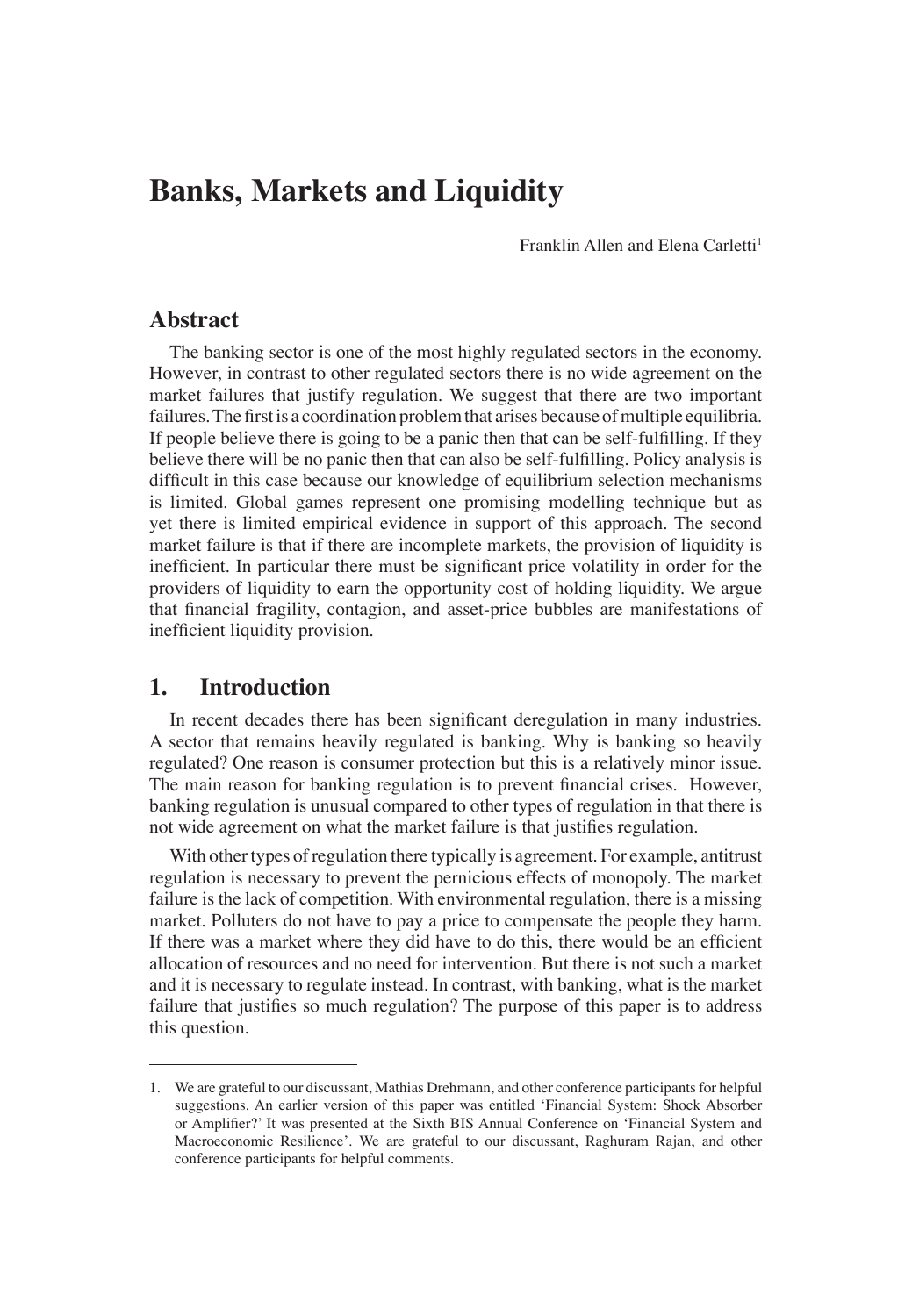During the latter part of the  $19<sup>th</sup>$  century European central banks, particularly the Bank of England, developed techniques of liquidity provision both to financial markets and distressed financial institutions that prevented crises. The last true crisis in the United Kingdom was the Overend, Gurney and Company Crisis of 1866. It was during this period that Bagehot published his famous book *Lombard Street* outlining how central banks should intervene during times of crisis (Bagehot 1962).

At this time the United States did not have a central bank. After the Revolution it had established the First Bank of the United States (1791–1811) and the Second Bank of the United States (1816–1836). In a report on the Second Bank, John Quincy Adams wrote 'Power for good, is power for evil, even in the hands of Omnipotence' (Timberlake 1978,  $p$  39). This mistrust of centralised financial power led to a failure to renew the charter of the Second Bank. During the period without a central bank, the US experienced several major financial crises and subsequent depressions. A particularly severe crisis in 1907 originating in the US led a French banker to sum up European frustration with the inefficiencies of the US banking system by declaring that the US was 'a great financial nuisance' (Studenski and Krooss 1963, p 254). Finally, in 1913 the Federal Reserve System was created. However, the traditional distrust of centralised power led to a regional structure with decentralised decision-making.

The Federal Reserve was unable to prevent the banking crises that occurred in the early 1930s. There was a widespread perception that these crises were an important contributing factor to the severity of the Great Depression. The experience was so awful that it was widely agreed that it must never be allowed to happen again. The Federal Reserve System was reformed and the Board of Governors was given more power than had initially been the case. In addition, extensive banking regulation was introduced to prevent systemic crises. This regulation was not guided by theory but instead was a series of piecemeal reforms. In many European countries, such as France and Sweden, the response was much stronger and involved government ownership of the banking sector. Either through regulation or public ownership, the banking sector was highly controlled.

These reforms were very successful in terms of preventing banking crises. From 1945 to 1971 there was only one banking crisis in the world. This was in Brazil in 1962 and it occurred together with a currency crisis (see Bordo *et al* 2001). The reason that crises were prevented is that risk-taking and competition were controlled so much that the financial system ceased to perform its function of allocating resources efficiently. The financial repression that resulted from excessive regulation and public ownership eventually led to pressures for financial liberalisation. Starting in the 1970s, regulations were lifted and in many countries government-owned banks were privatised.

Financial liberalisation not only allowed the financial system to fulfill its role in allocating resources, it also led to the return of banking crises and there have been numerous ones in the past three decades. Many have been in emerging countries but many have also been in developed countries such as those in Norway, Sweden and Finland in the early 1990s. Bordo et al (2001) find that the frequency of crises in the period since 1971 is not that different from what it was before 1914.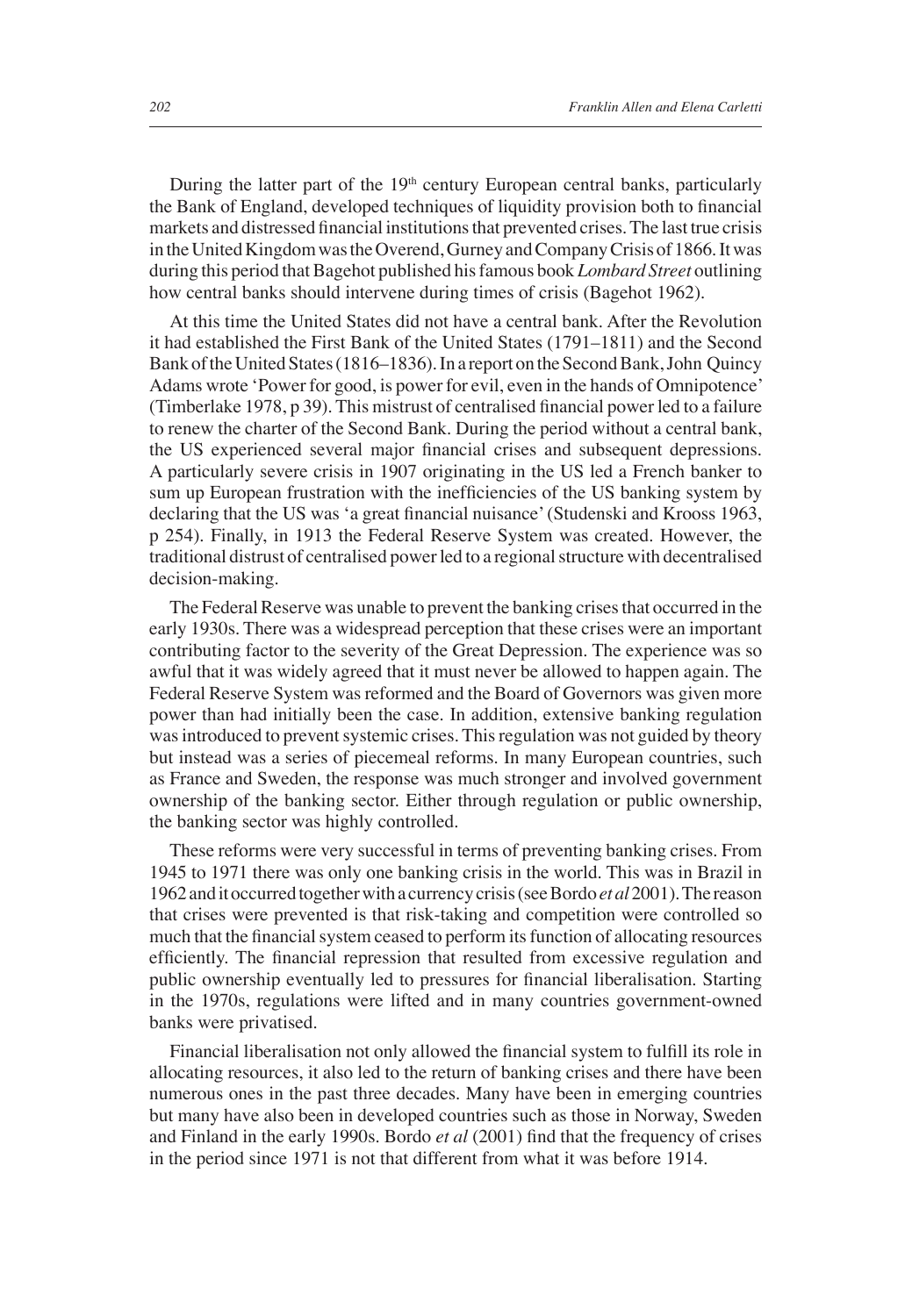There is a large literature on the costs of crises and their resolution (see, for example, Bordo *et al* 2001; Hoggarth, Reis and Saporta 2002; Boyd, Kwak and Smith 2005; Honohan and Laeven 2005). Much of the debate has been concerned with how exactly to measure costs. A large part of the early literature focused on the fiscal costs. This is the amount that it costs the government to recapitalise banks and to reimburse insured depositors and possibly other creditors. However, these are mostly transfers rather than true costs. The subsequent literature has focused more on the lost output relative to a benchmark such as an economy's trend growth rate.

There are two important aspects of the costs of crises when measured this way. The first is the high average cost and the second is the large variation in the amount of costs. Boyd *et al* (2005) estimate the average discounted present value (PV) of losses in a number of different ways. Depending on the method used, the mean loss is between 63 per cent and 302 per cent of real GDP per capita in the year before the crisis starts. The range of losses is very large. In Canada, France, Germany and the US, which experienced mild non-systemic crises, there was no significant slowdown in growth and costs were insignificant. However, in other countries the slowdowns and discounted losses in output were extremely high. In Hong Kong, for example, the discounted PV of losses was 1 041 per cent of real output the year before the crisis.

It is the large average costs and the very high tail costs that make policy-makers so averse to crises, and why in most cases they go to such great lengths to avoid them. However, it is not clear that this is optimal. There are significant costs associated with regulations to avoid crises and in many cases the expected costs of crises are not very high. But what are these costs of regulation? Are crises always bad or can they sometimes be advantageous? Once again the key question is what exactly is the market failure?

The Basel Accords illustrate the lack of agreement on the basic underlying market failure. An enormous amount of effort has been put into designing these rules. Large sums of money have been expended by the banks in setting up systems to implement them. They provide an example of regulation that is empirically rather than theoretically motivated. Practitioners have become experts in the details of a highly complex system for which there is no widely agreed rationale based on economic theory. What is the optimal capital structure? What market failure necessitates the imposition of capital adequacy requirements? Why can the market not be left to determine the appropriate level of capital? There are no good answers to these questions in the theoretical literature.

The key point is that just because there is asymmetric information of some kind does not necessarily mean that there is a market failure and intervention is justified. It must be shown that the government can do better than the market. In the literature on capital adequacy, it is often argued that capital regulation is necessary to control the moral hazard problems generated by the existence of deposit insurance. Partial deposit insurance was introduced in the US in the 1930s to prevent bank runs or, more generally, financial instability. Because banks issue insured debt-like obligations (for example, bank deposits) they have an incentive to engage in risk-shifting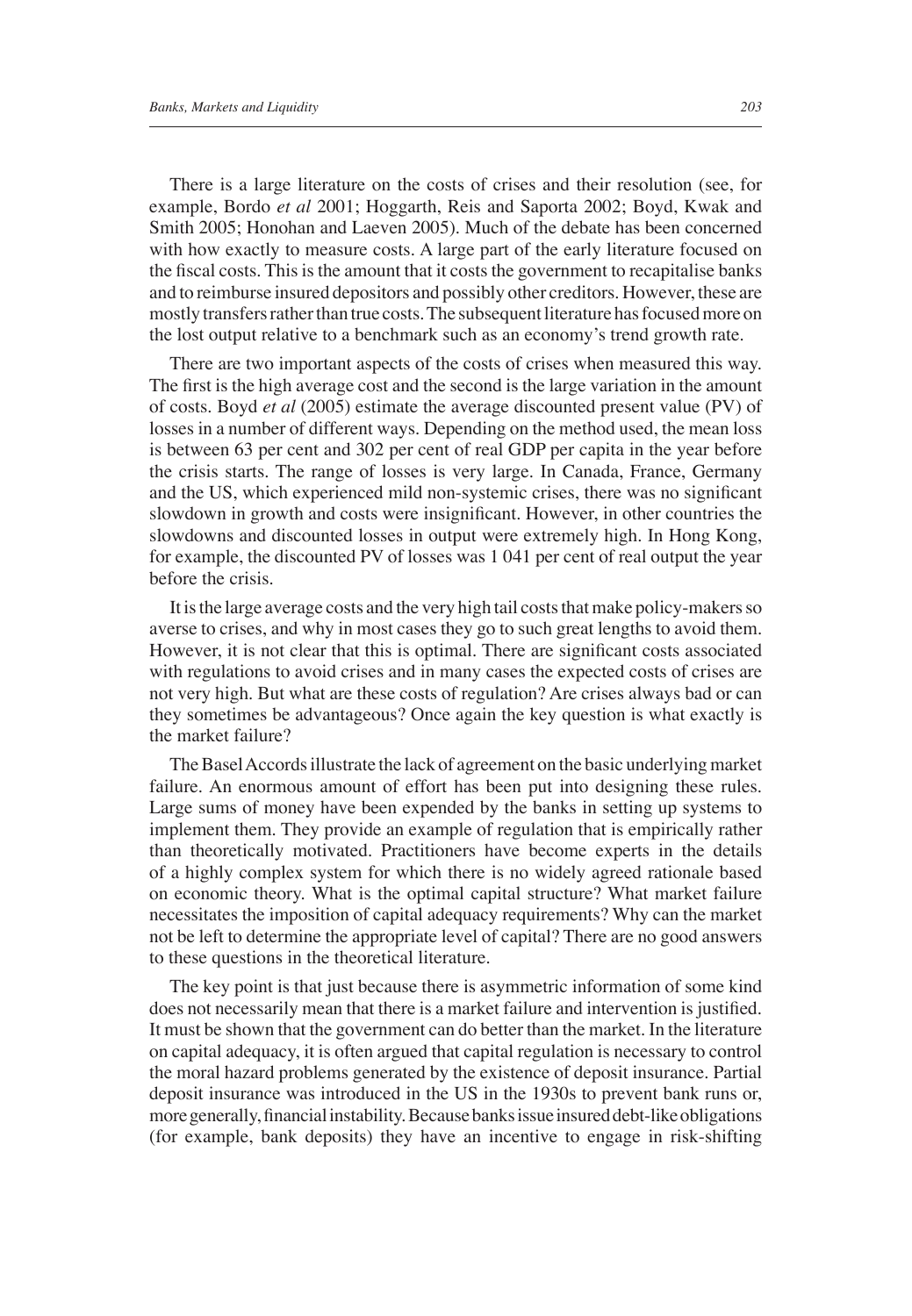behaviour. In other words, the bank has an incentive to make excessively risky investments because it knows that in the event of failure the loss is borne by the deposit insurance fund and in the event of success the bank's shareholders reap the rewards. The existence of bank capital reduces the incentive to take risks because, in the event of failure, the shareholders lose their capital. Thus, capital adequacy requirements are indirectly justified by the desire to prevent financial crises.

However, any analysis of optimal policy must weigh the costs and benefits of regulation. This can only be done in a model that explicitly models the possibility of crises. In the absence of explicit modelling of the costs of financial crises, it is difficult to make a case for the optimality of intervention. As a corollary, it is difficult to make a case for capital adequacy requirements as a means of offsetting the risk-taking generated by deposit insurance.

There are numerous theories of crises (see, for example, Holmstrom and Tirole 1998; Caballero and Krishnamurthy 2001; Diamond and Rajan 2005). This literature contains many interesting insights that focus on particular aspects or types of crises. In this paper we consider a framework developed in Allen and Gale (2004a, 2004b, 2007) and Allen and Carletti (2006a, 2006b) that allows a wide range of phenomena associated with crises to be analysed. These phenomena include excessive asset-price volatility, bank runs, financial fragility, contagion and asset-price bubbles.

## **2. Panics versus Fundamentals**

Two approaches to crises can be developed. Both views of crises have a long history. One view, well expounded in Kindleberger (1978), is that they occur spontaneously as a panic. The modern version was developed by Bryant (1980) and Diamond and Dybvig (1983). The analysis is based on the existence of multiple equilibria. There is a panic in at least one equilibrium, while in another there is not.

The second view asserts that crises arise from fundamental causes that are part of the business cycle (see, for example, Mitchell 1941). The basic idea is that when the economy goes into a recession or depression the returns on bank assets will be low. Given their fixed liabilities in the form of deposits or bonds, banks may be unable to remain solvent. This may precipitate a run on banks.

### **2.1 Panics**

The panics view suggests that crises are random events, unrelated to changes in the real economy. The classical form of this view suggests that panics are the result of 'mob psychology' or 'mass hysteria' (see, for example, Kindleberger 1978). The modern version, developed by Bryant (1980) and Diamond and Dybvig (1983), is that bank runs are self-fulfilling prophecies. Given the assumption of first-comefirst-served and costly liquidation of some assets, there are multiple equilibria. If everybody believes that a panic will not occur, only those with genuine liquidity needs will withdraw their funds and these demands can be met without costly liquidation of assets. However, if everybody believes a crisis will occur then it becomes a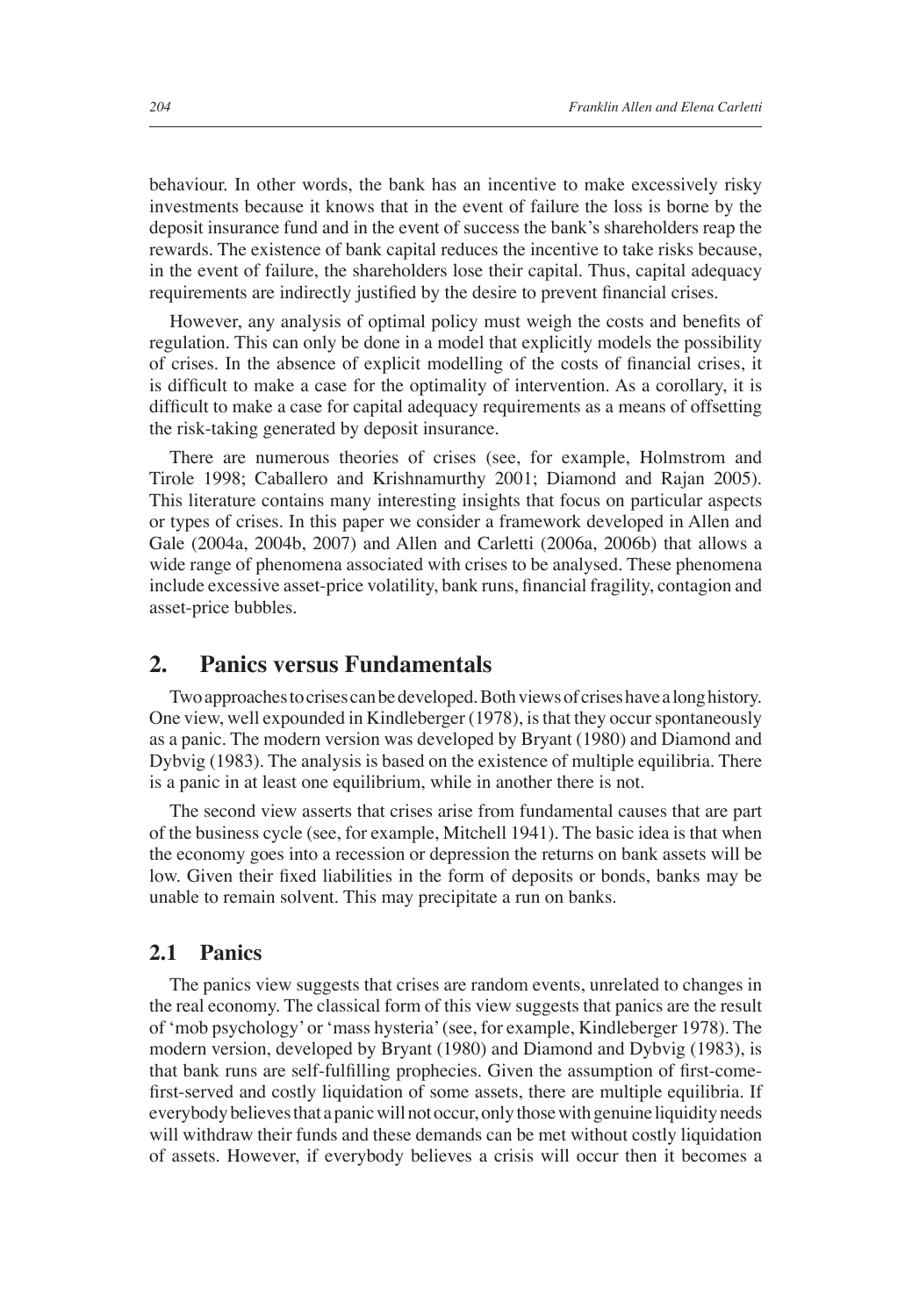self-fulfilling prophecy as people rush to avoid being last in line. Which of these two equilibria occurs depends on extraneous variables or 'sunspots'. Although sunspots have no effect on the real data of the economy, they affect depositors' beliefs in a way that turns out to be self-fulfilling.

The key issue in theories of panics is which equilibrium is selected and in particular what is the equilibrium selection mechanism. Sunspots are convenient pedagogically but this explanation does not have much content. It does not explain why the sunspot should be used as a coordination device. There is no real account of what triggers a crisis. This is particularly a problem if there is a desire to use the theory for policy analysis.

Carlsson and van Damme (1993) showed how the introduction of a small amount of asymmetric information could eliminate the multiplicity of equilibria in coordination games. Games with asymmetric information about fundamentals they described as global games. Their work showed that the existence of multiple equilibria depends on the players having common knowledge about the fundamentals of the game. Introducing noise ensures that the fundamentals are no longer common knowledge and thus prevents the coordination that is essential to multiplicity. Morris and Shin (1998) applied this approach to models of currency crises. Rochet and Vives (2004) and Goldstein and Pauzner (2005) have applied the same technique to banking crises.

Using a global games approach to ensure the uniqueness of equilibrium is theoretically appealing. It specifies precisely the parameter values for which a crisis occurs and allows a comparative static analysis of the factors that influence this set of parameters. This is the essential tool for policy analysis. However, what is really needed in addition to logical consistency is empirical evidence that such an approach is valid. Currently there is a very limited empirical literature. Much of this is in the context of currency crises and is broadly consistent with the global games approach (see Prati and Sbracia 2002; Tillman 2004; Bannier 2006; Chen, Goldstein and Jiang 2007). In an important recent contribution, Chen *et al* develop a global games model of mutual fund withdrawals. Using a detailed data set they find evidence consistent with their model.

In terms of answering the question of what is the market failure, the coordination problem that leads to panics is one possible answer. The problem is that any serious policy analysis requires a theory of equilibrium selection. However, this is not something on which much progress has been made. Global games provide one possible approach, but the evidence on the relevance of this approach remains limited.

#### **2.2 Fundamentals**

An alternative to the sunspot view is that banking crises are a natural outgrowth of the business cycle. An economic downturn will reduce the value of bank assets, raising the possibility that banks are unable to meet their commitments. If depositors receive information about an impending downturn in the cycle, they will anticipate financial difficulties in the banking sector and try to withdraw their funds. This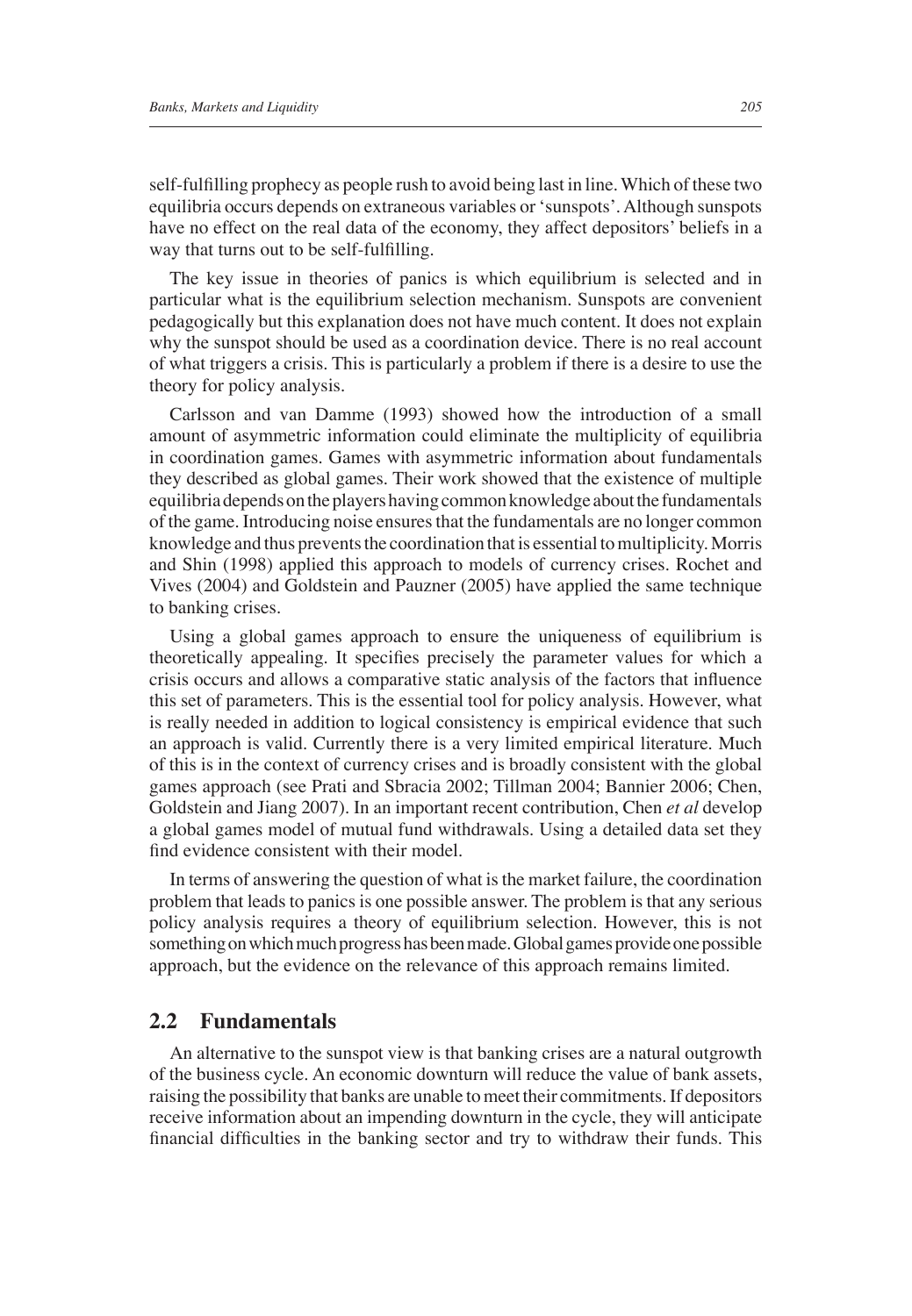attempt will precipitate the crisis. According to this interpretation, crises are not random events but a response to unfolding economic circumstances.

A number of authors have developed models of banking crises caused by aggregate risk. For example, Chari and Jagannathan (1988) focus on a signal extraction problem where part of the population observes a signal about future returns. Others must then try to deduce from observed withdrawals whether an unfavourable signal was received by this group or whether liquidity needs happen to be high. Chari and Jagannathan are able to show that crises occur not only when the outlook is poor but also when liquidity needs turn out to be high.

Building on the empirical work of Gorton  $(1988)$  that  $19<sup>th</sup>$  century banking crises were predicted by leading economic indicators, Allen and Gale (1998) develop a model that is consistent with the business-cycle view of the origins of banking crises. They assume that depositors can observe a leading economic indicator that provides public information about future returns on bank assets. If returns are high then depositors are quite willing to keep their funds in the bank. However, if the returns are sufficiently low, they will withdraw their money in anticipation of low returns and thus there is a crisis.

#### **2.3 Empirical evidence**

What is the empirical evidence concerning whether runs are panic-based or fundamental-based? Friedman and Schwartz (1963) have written a comprehensive monetary history of the US from 1867 to1960. Among other things, they argue that banking panics can have severe effects on the real economy. In the banking panics of the early 1930s, banking distress developed quickly and had a large effect on output. Friedman and Schwartz argued that the crises were panic-based and offered as evidence the absence of downturns in the relevant macroeconomic time series prior to the crises. Gorton (1988) showed that banking crises in the National Banking Era of the late 19<sup>th</sup> and early 20<sup>th</sup> centuries were predicted by a leading indicator based on liabilities of failed businesses. This evidence suggests that banking crises are fundamental or related to business cycles rather than panicbased. Calomiris and Gorton (1991) provide a wider range of evidence that crises are fundamental-based rather than panic-based. Wicker (1980, 1996) shows that, despite the absence of collapses in measures of US national economic activity, in the first two of the four crises identified by Friedman and Schwartz in the early 1930s, there were large regional shocks and attributes the crises to these shocks. Calomiris and Mason (2003) undertake a detailed econometric study of the four crises using a broad range of data and conclude that the first three crises were fundamental-based while the fourth was panic-based.

Overall, the evidence suggests that both types of banking crisis can occur in practice. However, the evidence for the US in the  $19<sup>th</sup>$  century and for the early 1930s suggests that fundamental-based crises are more important.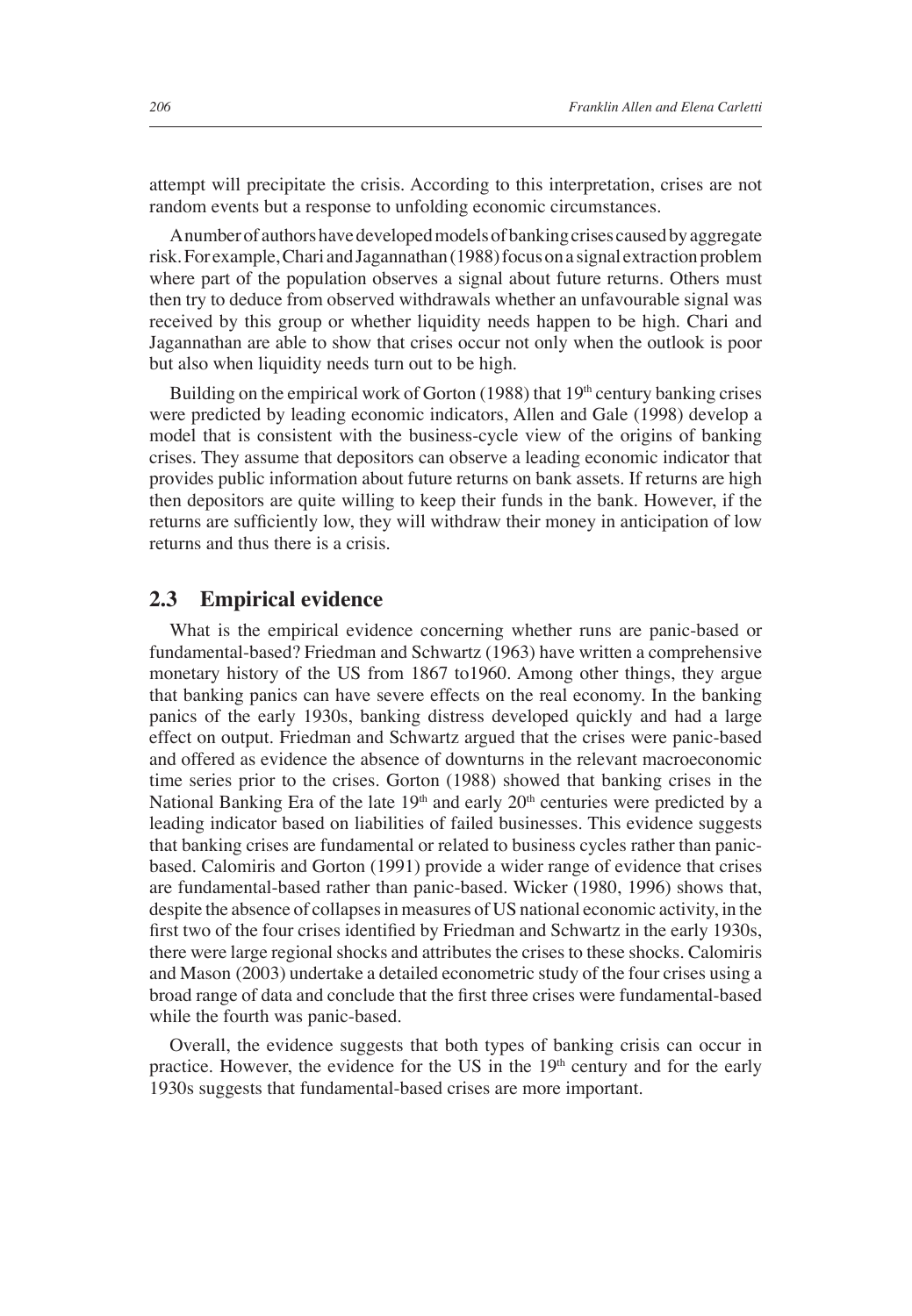## **3. The Market Failure in Fundamental-based Models**

Allen and Gale (2004b, 2007) develop a general equilibrium framework for understanding the normative aspects of crises. The model is a benchmark for investigating the welfare properties of financial systems. The interaction of banks and markets is considered. The markets are institutional markets in the sense that they allow banks and intermediaries to share risks and liquidity. Individuals cannot directly access these markets but instead invest their funds in banks that have access to the markets. Given the lack of a widely accepted theory of equilibrium selection they focus on fundamental shocks as the driver of financial crises – only *essential* crises are considered. In other words they do not consider panics that are unnecessary, in the sense that an equilibrium without a panic also exists.

Both financial intermediaries and markets play an important role in the model. Financial intermediaries provide liquidity insurance to consumers against idiosyncratic liquidity shocks. Markets allow financial intermediaries and their depositors to share shocks to aggregate liquidity and returns.

To understand the market failures that can justify regulation, a key role is played by complete versus incomplete markets and contracts. If financial markets are complete, it is possible for intermediaries to hedge all aggregate risks in financial markets. Complete markets involve state-contingent Arrow securities or their equivalent in terms of derivative securities or dynamic trading opportunities. In contrast, incomplete markets mean that the amount of consumption in each possible aggregate state cannot be independently varied. If the contracts between intermediaries and consumers are complete then they can also be conditioned on aggregate risks. An incomplete contract would be something like debt where the pay-off on the contract does not depend on the aggregate state. Given these definitions Allen and Gale (2004b) show the following result.

#### *Result 1: When markets are complete and contracts are complete the allocation of resources is incentive efficient.*

The result provides the important benchmark of circumstances where Adam Smith's invisible hand works despite the presence of asymmetric information. As usual it involves comparing the allocation of a decentralised market system with an allocation implemented by a central planner. The reason that the allocation is incentive efficient is that the idiosyncratic liquidity shocks to depositors cannot be directly observed by the intermediaries in the case of the market or the planner in the case of direct allocation. The depositors must have the correct incentives to reveal the information if this is necessary in the efficient allocation. Hence the notion of incentive efficiency rather than full efficiency is used.

In this ideal world of complete markets and complete contracts there is no market failure. Moreover financial crises do not occur because banks and other intermediaries can balance assets and liabilities state by state. In this case there is no need for regulation or government intervention of any kind. It is the analog to the first fundamental theorem of welfare economics in the context of financial intermediation.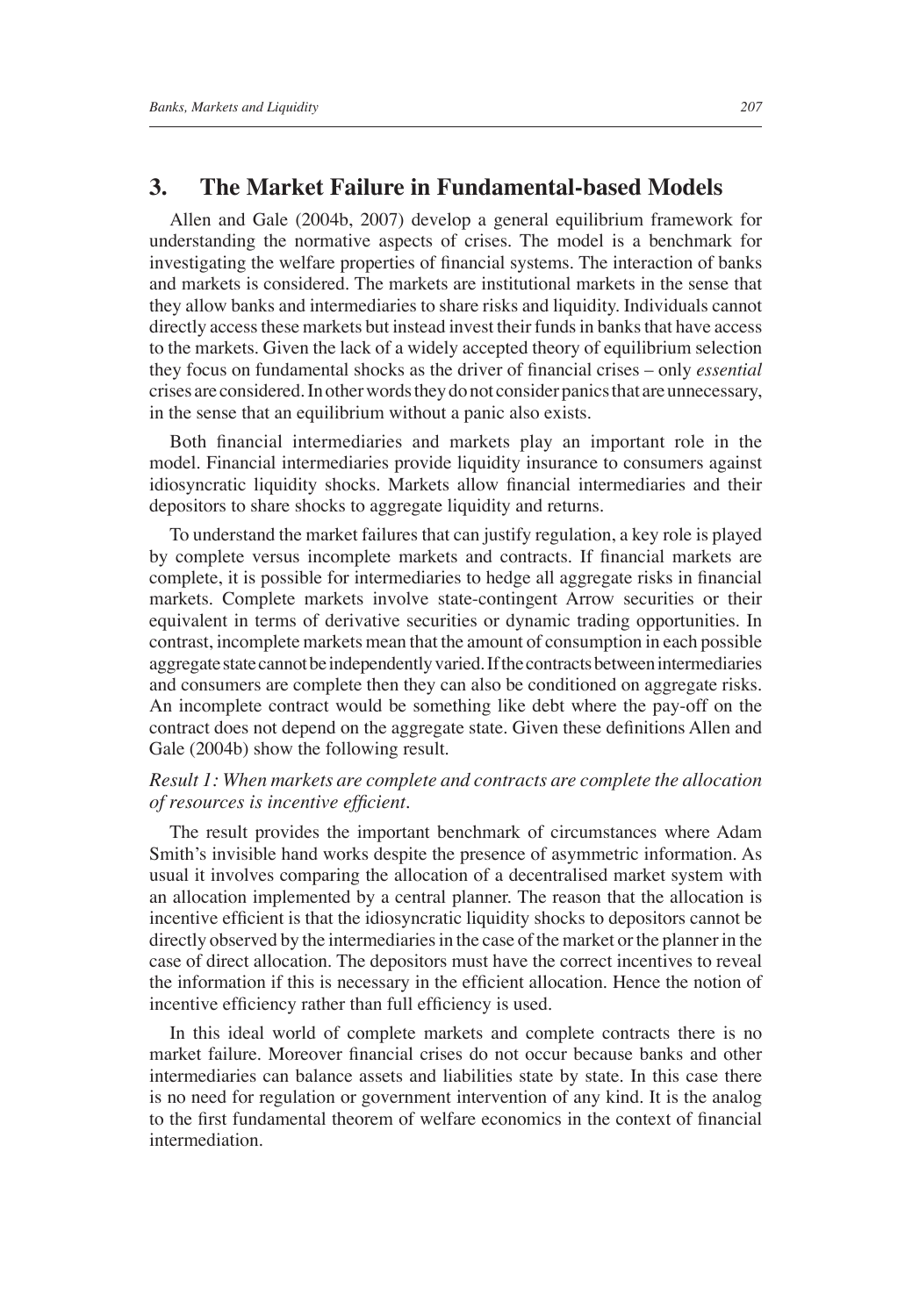So far we have assumed complete contracts between banks and other intermediaries and their customers. Many contracts observed in practice between intermediaries and consumers, such as debt and deposit contracts, are incomplete. However, even if this is the case, it is possible to show a result concerning efficiency.

*Result 2: When contracts are incomplete and markets are complete the allocation is constrained efficient.* 

Again the invisible hand of the market works in the sense that a planner constrained to use incomplete contracts with consumers could not do any better than the market, provided financial markets are complete. What is more, it can be shown that in the equilibrium with incomplete contracts there can be financial crises. For example, if a bank uses a deposit contract then there can be a banking crisis. In some cases they can increase effective state contingencies and improve the possibilities for risk-sharing and hence the allocation of resources. Of course, it is not the case that crises are always good, only that in some cases they can be, in particular when financial markets are complete and contracts between intermediaries and consumers are incomplete.

Once again there is no market failure and no justification for regulation or any other kind of intervention. This is another important benchmark. It shows that some crises can be good. Moreover the possibility of crisis does not always justify intervention. However, there is of course another case to be considered and that is when financial markets are incomplete. We turn to this next. As we shall see, there is indeed a market failure here. Now crises can be bad and regulations and other forms of intervention have the possibility of improving the allocation of resources.

### **4. Incomplete Markets**

The two results in the previous section show that if there are complete markets then there is no market failure. This is true whether contracts between banks and other intermediaries are complete or incomplete. Of course, welfare is usually higher with complete contracts than incomplete contracts but there is no market failure. With incomplete markets, it turns out there is indeed a market failure. This can take a number of different forms as we shall see. There can be financial fragility, contagion and asset-price bubbles.

The essential problem with incomplete markets is that liquidity provision is inefficient. The nature of risk management to ensure that the bank or intermediary has the correct amount of liquidity changes significantly from the case of complete markets. When markets are complete it is possible to use Arrow securities or equivalently a full set of derivatives or dynamic trading strategies to ensure liquidity is received when it is needed. The price system ensures adequate liquidity is provided in every state and is priced properly state by state. To understand how this works it is helpful to conceptualise complete markets in terms of Arrow securities that are traded at the initial date and pay-off in a particular state. In this case banks and other intermediaries buy liquidity in states where it is scarce by selling liquidity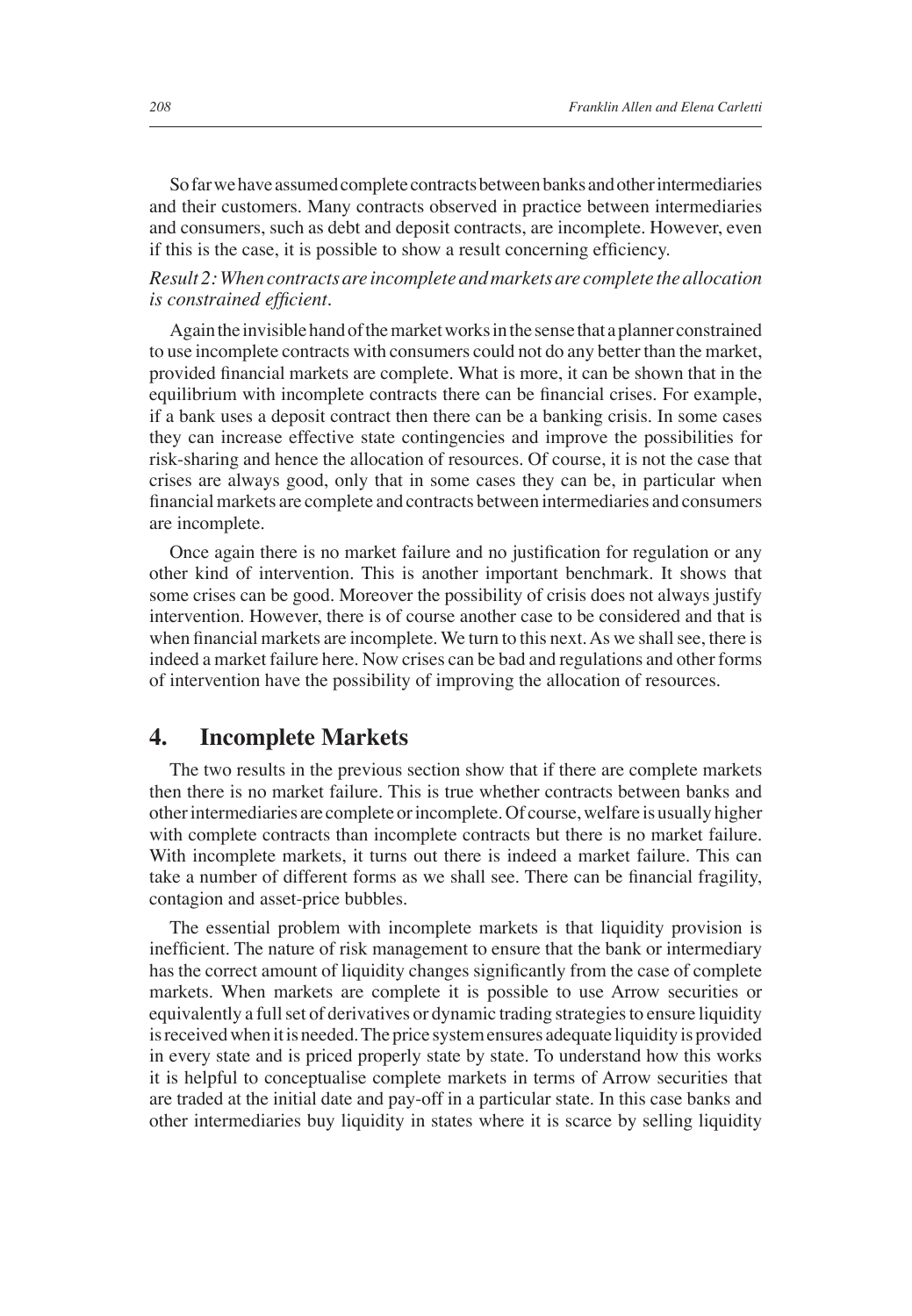in states where it is plentiful for them. The complete markets allow risk-sharing and insurance.

In contrast, when markets are incomplete, liquidity provision is achieved by selling assets in the market when required. Asset prices are determined by the available liquidity or in other words by the 'cash in the market'. It is necessary that people hold liquidity and stand ready to buy assets when they are sold. These suppliers of liquidity are no longer compensated for the cost of providing liquidity state by state. Instead the cost must be made up on average across all states and this is where the problem lies.

The providers of liquidity have the alternative of investing in a productive long asset. There is an opportunity cost to holding liquidity since this has a lower return than the productive long asset. In order for people to be willing to supply liquidity they must be able to make a profit in some states. If nobody held liquidity, then when banks and intermediaries sold assets to acquire liquidity their price would collapse to zero. This provides an incentive for people to hold liquidity since they can acquire assets cheaply. In equilibrium, prices of assets will be such that the profit in the states where banks and intermediaries sell assets is sufficient to compensate the providers of liquidity for all the other states where they are not called upon to provide liquidity and simply bear the opportunity cost of holding it. In other words, asset prices are low in the states where banks and intermediaries need liquidity. But from an efficiency point of view this is exactly the wrong time for there to be a transfer from the banks and intermediaries who need liquidity to the providers of liquidity. There is in effect negative insurance and sub-optimal risk-sharing. Allen and Carletti (2006a, 2006b) explain in detail how this pricing mechanism works.

To summarise, when markets are incomplete, asset prices must be volatile to provide incentives for liquidity provision. This asset-price volatility can lead to costly and inefficient crises. There is a market failure that potentially provides the justification for regulation and other kinds of intervention to improve the allocation of resources.

### **5. The Symptoms of Market Failure**

The problems in liquidity provision that result from incomplete markets can result in a number of phenomena that are associated with financial crises. These are financial fragility, contagion and asset-price bubbles. Financial fragility is where a small shock can have a large effect and lead to a crisis. With contagion, a shock in one region can spread to other regions and have a damaging effect. With asset-price bubbles, the inefficient provision of liquidity by the market can be exacerbated by the inefficient provision of liquidity by the central bank and this can result in deviations of asset prices from fundamentals. We consider each of these symptoms of market failure in turn.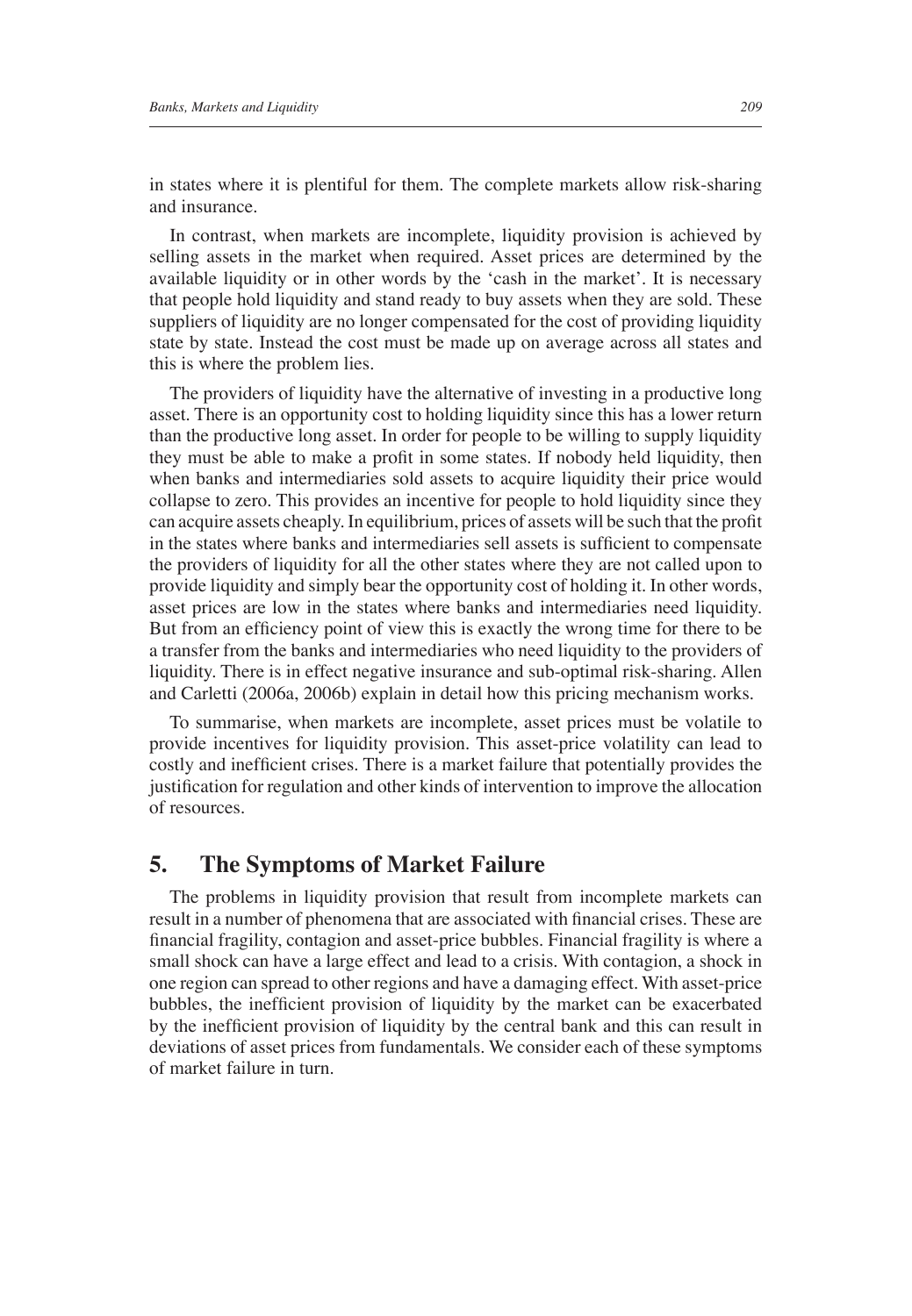## **5.1 Financial fragility**

There are many historical illustrations of situations where small shocks had a significant impact on the financial system. For example, Kindleberger (1978, pp  $107-108$ ) argues that the immediate cause of a financial crisis:

... may be trivial, a bankruptcy, a suicide, a flight, a revelation, a refusal of credit to some borrower, some change of view which leads a significant actor to unload. Prices fall. Expectations are reversed. The movement picks up speed. To the extent that speculators are leveraged with borrowed money, the decline in prices leads to further calls on them for margin or cash, and to further liquidation. As prices fall further, bank loans turn sour, and one or more mercantile houses, banks, discount houses, or brokerages fail. The credit system itself appears shaky, and the race for liquidity is on.

Recent examples provide a stark illustration of how small events can cause large problems. In August 1998, the Russian government announced a moratorium on about 281 billion roubles (US\$13.5 billion) of government debt. Despite the small scale of the default, it triggered a global crisis and caused extreme volatility in many financial markets. The hedge fund Long Term Capital Management (LTCM) came under extreme pressure. Despite LTCM's small size in relation to the global financial system, the Federal Reserve Bank of New York was sufficiently worried about the potential for a crisis if LTCM went bankrupt that it helped arrange for a group of private banks to purchase the hedge fund and liquidate its positions in an orderly way. The Fed's concern was that if LTCM went bankrupt, it would be forced to liquidate all its assets quickly. LTCM held many large positions in fairly illiquid markets. In such circumstances, prices might fall a long way if large amounts were sold quickly. This could put strain on other institutions, which would be forced to sell in turn, and this would further exacerbate the problem, as Kindleberger describes in the passage above.

Allen and Gale (2004a) show how the interaction of financial intermediaries and markets can lead to financial fragility. Small events, such as minor liquidity shocks, can have a large impact on the financial system because of the interaction of banks and markets. The role of liquidity is crucial. In order for financial intermediaries to have an incentive to provide liquidity to a market, asset prices must be volatile. Intermediaries that are initially similar may pursue radically different strategies, both with respect to the types of asset they invest in and their risk of default. The interaction of banks and markets provides an explanation for systemic or economywide crises, as distinct from models, such as Bryant (1980) and Diamond and Dybvig (1983) that explain individual bank runs.

As described in the previous section, the central idea is that when markets are incomplete financial institutions are forced to sell assets in order to obtain liquidity. Because the supply of, and demand for, liquidity are likely to be inelastic in the short run, a small degree of aggregate uncertainty can cause large fluctuations in asset prices. Holding liquidity involves an opportunity cost and the suppliers of liquidity can only recoup this cost by buying assets at fire-sale prices in some states of the world; so, the private provision of liquidity by arbitrageurs will always be inadequate to ensure complete asset-price stability. As a result, small shocks can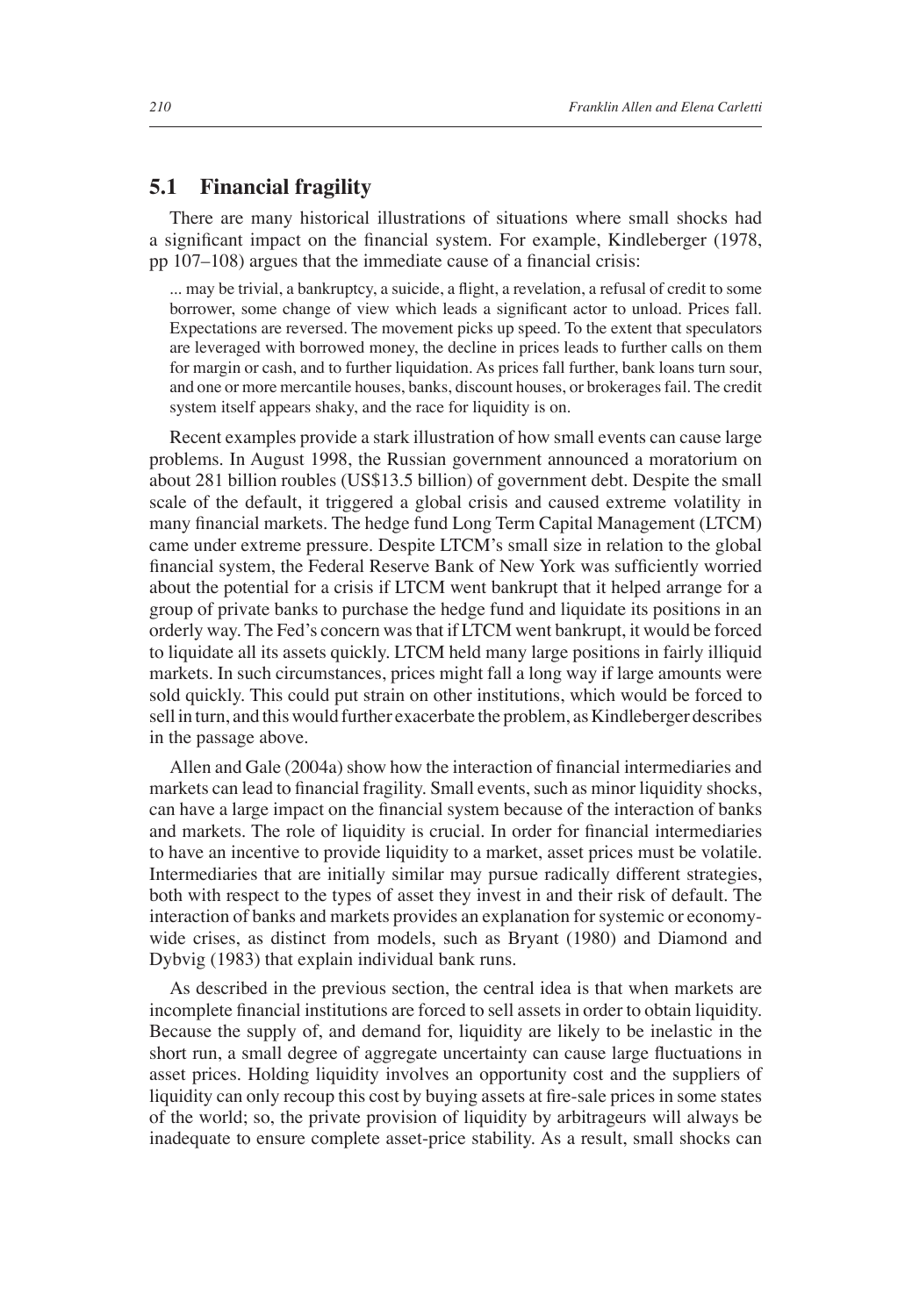cause significant asset-price volatility. If the asset-price volatility is severe enough, banks may find it impossible to meet their fixed commitments and a full-blown crisis will occur.

#### **5.2 Contagion**

Financial contagion refers to the process by which a crisis that begins in one region, country or industry spreads to an economically linked region, country or industry. There are a number of different reasons why contagion can occur. For example, one basis for contagion is information (see, for example, Calvo and Mendoza 2000a, 2000b; Kodres and Pritsker 2002; Calvo 2005). Here we will focus on a second type of contagion that is due to incompleteness as laid out in Allen and Gale (2000b). Again the problem is concerned with liquidity provision but in a somewhat different way than that discussed in the context of financial fragility. The possibility of this kind of contagion arises from the overlapping claims that different regions or sectors of the banking system have on one another. When one region suffers a banking crisis, the other regions suffer a loss because their claims on the troubled region fall in value. If this spillover effect is strong enough, it can cause a crisis in adjacent regions. In extreme cases, the crisis passes from region to region, eventually having an impact on a much larger area than the region in which the initial crisis occurred.

Suppose the economy consists of a number of regions. The number of early and late consumers in each region fluctuates randomly, but the aggregate demand for liquidity is constant. This allows for inter-regional insurance as regions with liquidity surpluses provide liquidity for regions with liquidity shortages. One way to organise the provision of insurance is through the exchange of interbank deposits. Suppose that region A has a large number of early consumers when region B has a small number of early consumers, and vice versa. Since regions A and B are otherwise identical, their deposits are perfect substitutes. The banks exchange deposits at the first date, before they observe the liquidity shocks. If region A has a higher-thanaverage number of early consumers at date 1, then banks in region A can meet their obligations by liquidating some of their deposits in the banks of region B. Region B is happy to oblige, because it has an excess supply of liquidity, in the form of the short asset. At the final date, the process is reversed, as banks in region B liquidate the deposits they hold in region A to meet the above-average demand from late consumers in region B.

Inter-regional cross-holdings of deposits work well as long as there is enough liquidity in the banking system as a whole. If there is an excess demand for liquidity, however, the financial linkages caused by these cross-holdings can turn out to be a disaster. While cross-holdings of deposits are useful for reallocating liquidity within the banking system, they cannot increase the total amount of liquidity. If the economy-wide demand from consumers is greater than the stock of the short asset, the only way to allow more consumption is to liquidate the long asset. In this case liquidation refers to technological or physical liquidation rather than selling the asset in a market. There is a limit to how much can be liquidated without provoking a run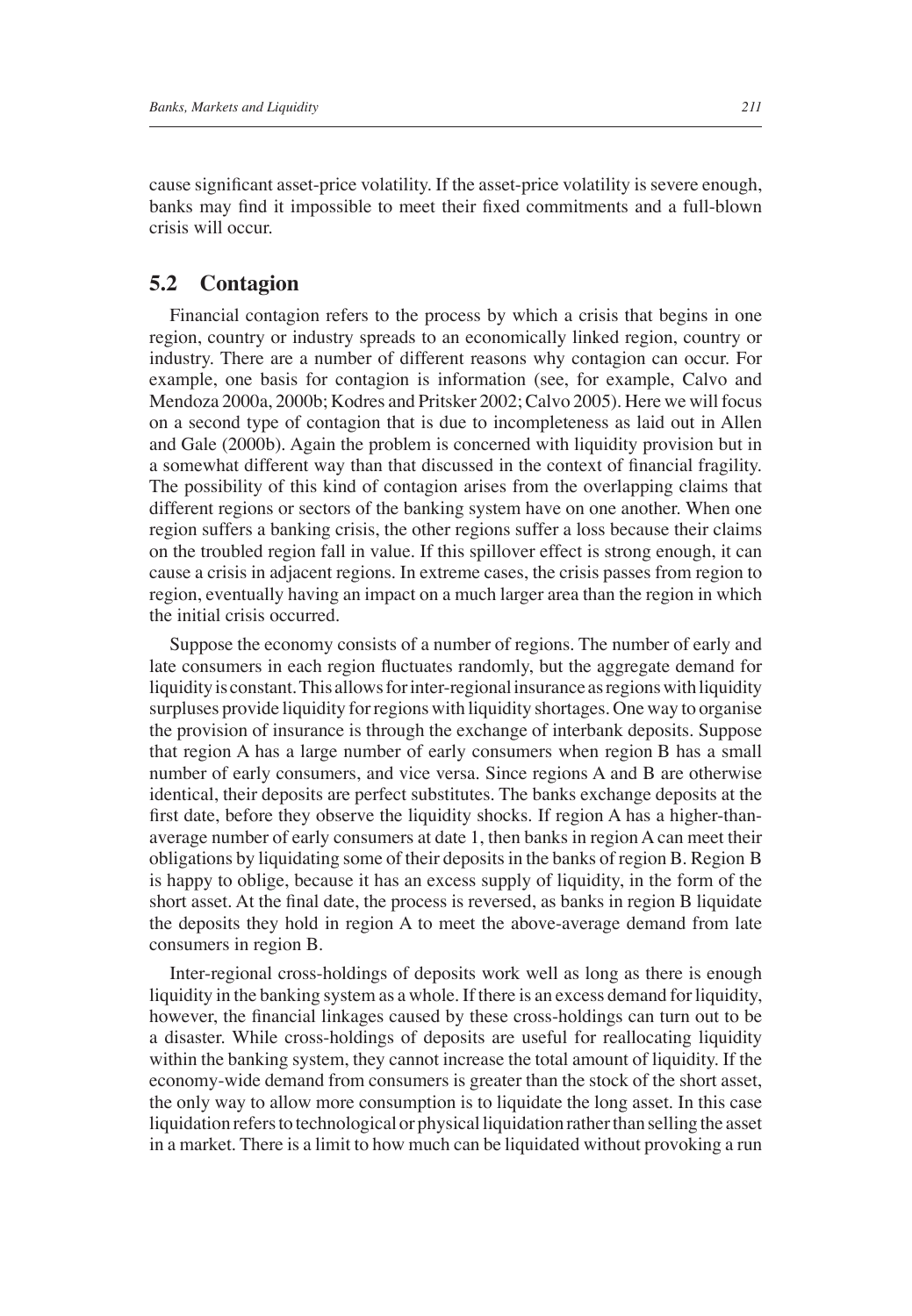on the bank, however, so if the initial shock requires more than this buffer, there will be a run on the bank and the bank is forced into bankruptcy. Banks holding deposits in the defaulting bank will suffer a capital loss, which may make it impossible for them to meet their commitments to provide liquidity in their region. Thus, what began as a financial crisis in one region will spread by contagion to other regions because of the cross-holdings of deposits.

Whether the financial crisis does spread depends crucially on the pattern of inter-connectedness generated by the cross-holdings of deposits. The interbank network is said to be complete if each region is connected to all the other regions and incomplete if each region is connected with a small number of other regions. In a complete network, the amount of interbank deposits that any bank holds is spread evenly over a large number of banks. As a result, the initial impact of a financial crisis in one region may be attenuated. In an incomplete network, on the other hand, the initial impact of the financial crisis is concentrated in the small number of neighbouring regions, with the result that they easily succumb to the crisis too. As each region is affected by the crisis, it prompts premature liquidation of long assets, with a consequent loss of value, so that previously unaffected regions find that they too are affected.

It is important to note the role of a free-rider problem in explaining the process of contagion. Cross-holdings of deposits are useful for redistributing liquidity, but they do not create liquidity. So when there is excess demand for liquidity in the economy as a whole, each bank tries to meet external demands for liquidity by drawing down its deposits in another bank. In other words, each bank is trying to 'pass the buck' to another bank. The result is that all the interbank deposits disappear and no one gets any additional liquidity.

The only solution to a global shortage of liquidity (in which withdrawals exceed short assets), is to physically liquidate long assets. Each bank has a limited buffer that it can access by physically liquidating the long asset. If this buffer is exceeded, the bank must fail. This is the key to understanding the difference between contagion in complete and incomplete networks. When the network is complete, banks in the troubled region have direct claims on banks in every other region. Every region takes a small hit (physically liquidates a small amount of the long asset) and there is no need for a global crisis. When the network is incomplete, banks in the troubled region have a direct claim only on the banks in adjacent regions. The banks in other regions are not required to liquidate the long asset until they find themselves on the front line of the contagion. At that point, it is too late to save themselves.

There are a number other ways that contagion can occur. For example, Allen and Carletti (2006a) analyse how financial innovation can create contagion across sectors and lower welfare relative to the autarky solution. They focus on the structure of liquidity shocks hitting the banking sector as the main mechanism generating contagion. Differently, Allen and Carletti (2006b) focus on the impact of different accounting methods and show that mark-to-market accounting can lead to contagion in situations where historic cost-based accounting values do not.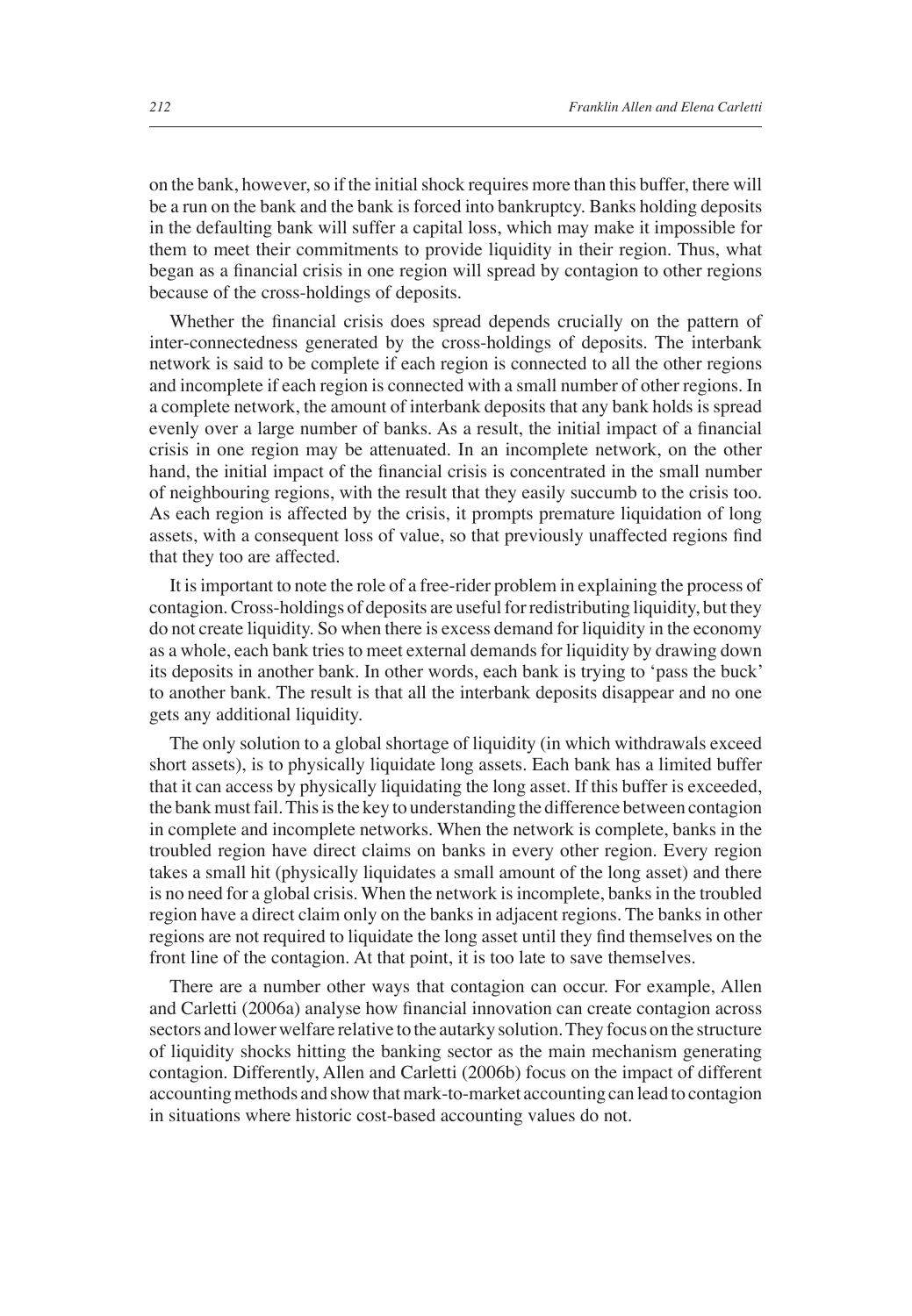## **5.3 Bubbles**

The idea that the amount of liquidity available is an important factor in the determination of asset prices has a long history. In addition to the liquidity provided by the market, the liquidity in the form of money and credit provided by the central bank also plays an important role. It is this aspect of liquidity provision that is the focus here. In his description of historic bubbles Kindleberger (1978, p 52) emphasises the role of this factor: 'Speculative manias gather speed through expansion of money and credit or perhaps, in some cases, get started because of an initial expansion of money and credit'.

In many recent cases where asset prices have risen and then collapsed dramatically, an expansion in credit following financial liberalisation appears to have been an important factor. Perhaps the best-known example of this type of phenomenon is the dramatic rise in real estate and stock prices that occurred in Japan in the late 1980s and their subsequent collapse in 1990. The next few years were marked by defaults and retrenchment in the financial system. The real economy was adversely affected by the aftermath of the bubble and growth rates during the 1990s were typically very low compared to previous decades.

This and other examples suggest a relationship between the occurrence of significant rises in asset prices or positive bubbles and the provision of liquidity. They also illustrate that the collapse in the bubble can lead to severe problems because the fall in asset prices leads to strains on the banking sector. Banks holding real estate and stocks with falling prices (or with loans to the owners of these assets) often come under severe pressure from withdrawals because their liabilities are fixed. This forces them to call in loans and liquidate their assets, which in turn appears to exacerbate the problem of falling asset prices. In other words there may be negative asset-price bubbles as well as positive ones. These negative bubbles, where asset prices fall too far, can be very damaging to the banking system. This can make the problems in the real economy more severe than they need to have been.

Despite the apparent empirical importance of the relationship between liquidity and asset-price bubbles there is no widely agreed theory of what underlies these relationships. Allen and Gale (2000a) provide a theory of this based on the existence of an agency problem. Many investors in real estate and stock markets obtain their investment funds from external sources. If the ultimate providers of funds are unable to observe the characteristics of the investment, there is a classic risk-shifting problem. Risk-shifting increases the return to investment in risky assets and causes investors to bid up prices above their fundamental values. A crucial determinant of asset prices is thus the amount of credit that is provided. Financial liberalisation, by expanding the volume of credit and creating uncertainty about the future path of credit expansion, can interact with the agency problem and lead to a bubble in asset prices.

When the bubble bursts, either because returns are low or because the central bank tightens credit, banks are put under severe strain. Many of their liabilities are fixed while their assets fall in value. Depositors and other claimants may decide to withdraw their funds in anticipation of problems to come. This will force banks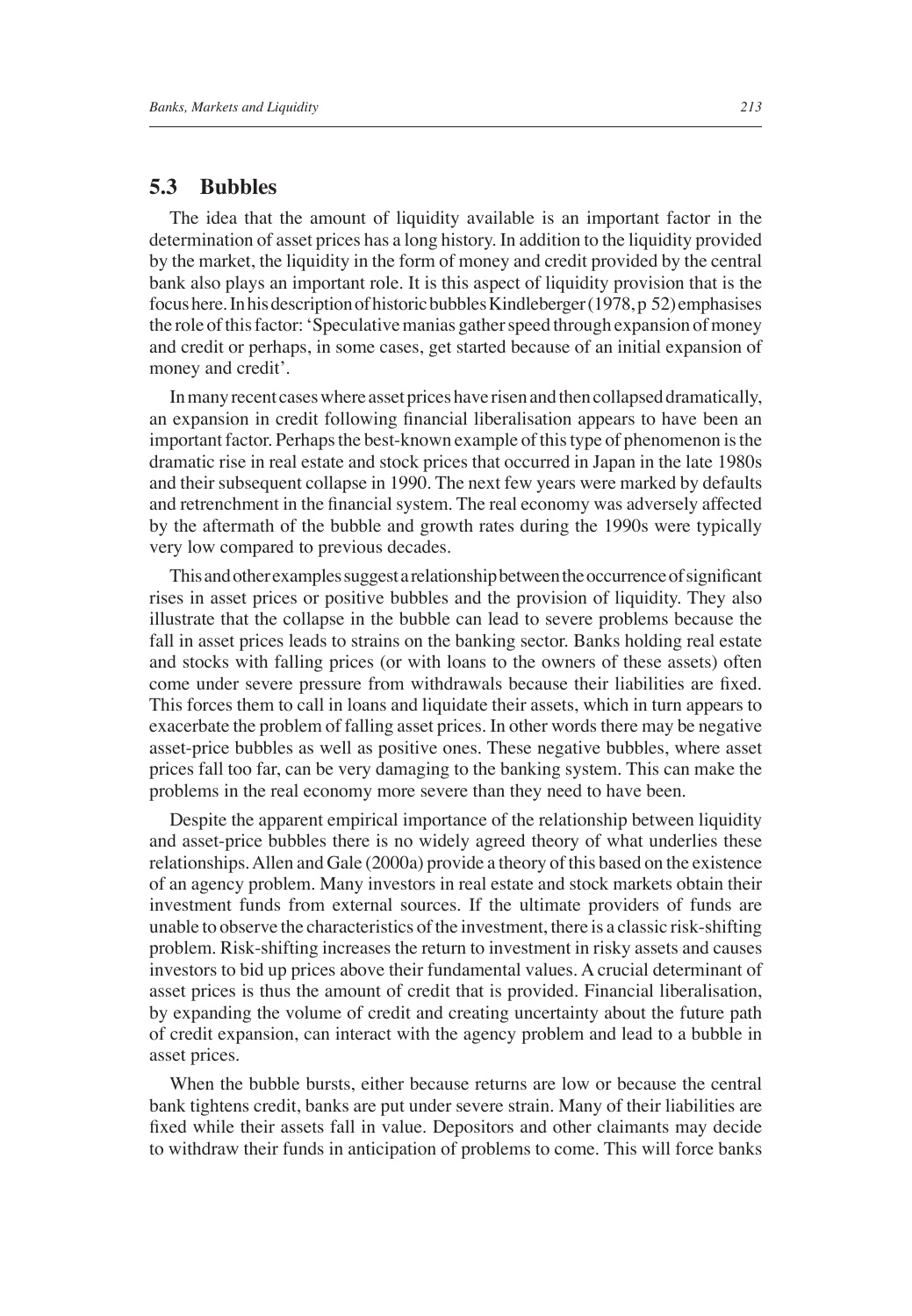to liquidate some of their assets and this may result in a further fall in asset prices because of a lack of liquidity in the market. It can be shown that when there is a market for risky assets then their price is determined by 'cash-in-the-market' or liquidity in some states and can fall below their fundamental value. This leads to an inefficient allocation of resources. The central bank can eliminate this inefficiency by an appropriate injection of liquidity into the market.

# **6. Discussion**

We have identified two market failures. The first concerns a coordination problem associated with panics. The problem in analysing this from a policy perspective is that there is no widely accepted method for selecting equilibria. Global games are one promising approach but as yet there is limited empirical evidence to support this methodology. The second market failure concerns the incompleteness of financial markets. The essential problem here is that the incentives to provide liquidity lead to an inefficient allocation of resources. We have discussed three manifestations of market failure associated with problems of liquidity provision. These are financial fragility, contagion and asset-price bubbles.

Having identified when there is a market failure, the natural question that follows is whether there exist policies that can correct the undesirable effects of such failures. With market failure associated with panics, one of the main points that Diamond and Dybvig (1983) made was that deposit insurance was a way of eliminating the multiplicity of equilibria. In practice, deposit insurance is not complete since typically only small depositors are covered. As a result, actual deposit insurance schemes do not prevent the possibility of panics. The analysis of deposit insurance as a way of eliminating crises is something that deserves more attention. This potentially provides an underpinning for why deposit insurance is needed, which in turn justifies the need for capital regulation. In standard analyses of capital regulation, the need for this is usually justified by the existence of deposit insurance but this is simply assumed. A full analysis requires the need for deposit insurance to be properly modelled.

In the context of the market failure due to incomplete markets in fundamentalbased models, Allen and Gale (2004b, 2007) and Gale and Özgür (2005) consider two types of regulation. The first is the regulation of bank liquidity and the second is the regulation of bank capital. Allen and Gale (2004b) investigate bank liquidity regulation and show that requiring banks to hold more liquidity than they would choose is welfare-improving if relative risk aversion is above one. Gale and Özgür (2005) investigate simple examples with consumers who have constant relative risk aversion in a context of incomplete markets. It is shown that the effect of bank capital regulation depends critically on the degree of relative risk aversion. When relative risk aversion is sufficiently low (below two), increasing levels of bank capital above that which banks would voluntarily hold can make everybody better off. The informational requirements for these kinds of intervention are high. Thus it may be difficult to improve welfare through these kinds of regulation as a practical matter.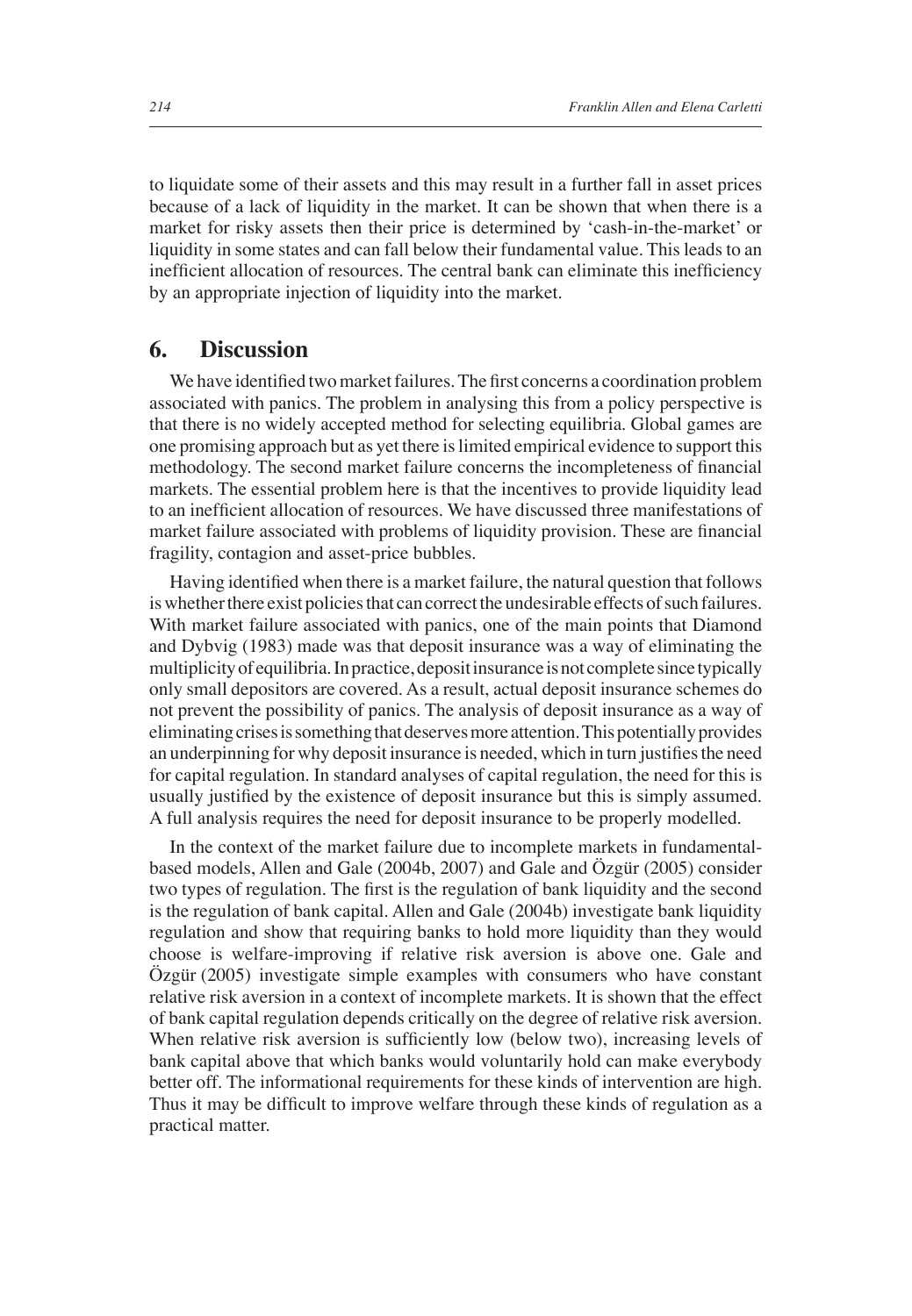The rationale for much of the existing regulation is not widely agreed upon. There has been considerable deregulation in the past three decades. There is some evidence that this has allowed the financial system to allocate resources in a better way and has improved growth (see, for example, Jayaratne and Strahan 1996). An important issue is the extent to which there should be further deregulation. A crucial component of this is to analyse the purpose of existing regulations and to see whether the benefits of the regulation outweigh the costs.

Financial fragility, contagion and asset-price bubbles are also manifestations of market failures. The policies required for dealing with these are rather different. These issues have not been analysed very much; however, it seems likely that to overcome them requires provision of liquidity by the central bank. The relationship between monetary policy and the control of crises is not well understood. For the case of financial fragility, the problem is the price volatility that arises from the private incentives for liquidity provision. By injecting monetary liquidity into the market the central bank may be able to change the price volatility and hence the financial fragility. With contagion, the problem is again a lack of liquidity. By injecting liquidity into the interbank market, the central bank may be able to prevent the spread of crises. Also, asset-price bubbles represent an important area where the central bank may be able to use monetary policy to solve the market failure. Allen and Gale (2007, Ch 9) contains an analysis of how easy money and credit policies can lead to positive price bubbles in real estate and stock markets. It also considers how negative price bubbles can arise as a result of a lack of liquidity and policies that can be used to prevent this. The development of microeconomic banking models with monetary channels is at an early stage. Allen and Gale (1998, 2007) and Diamond and Rajan (2006), among others, have made steps in this direction. However, the role of monetary policy in solving these market failures represents an important topic for future research. This potentially provides an attractive alternative to bank regulation.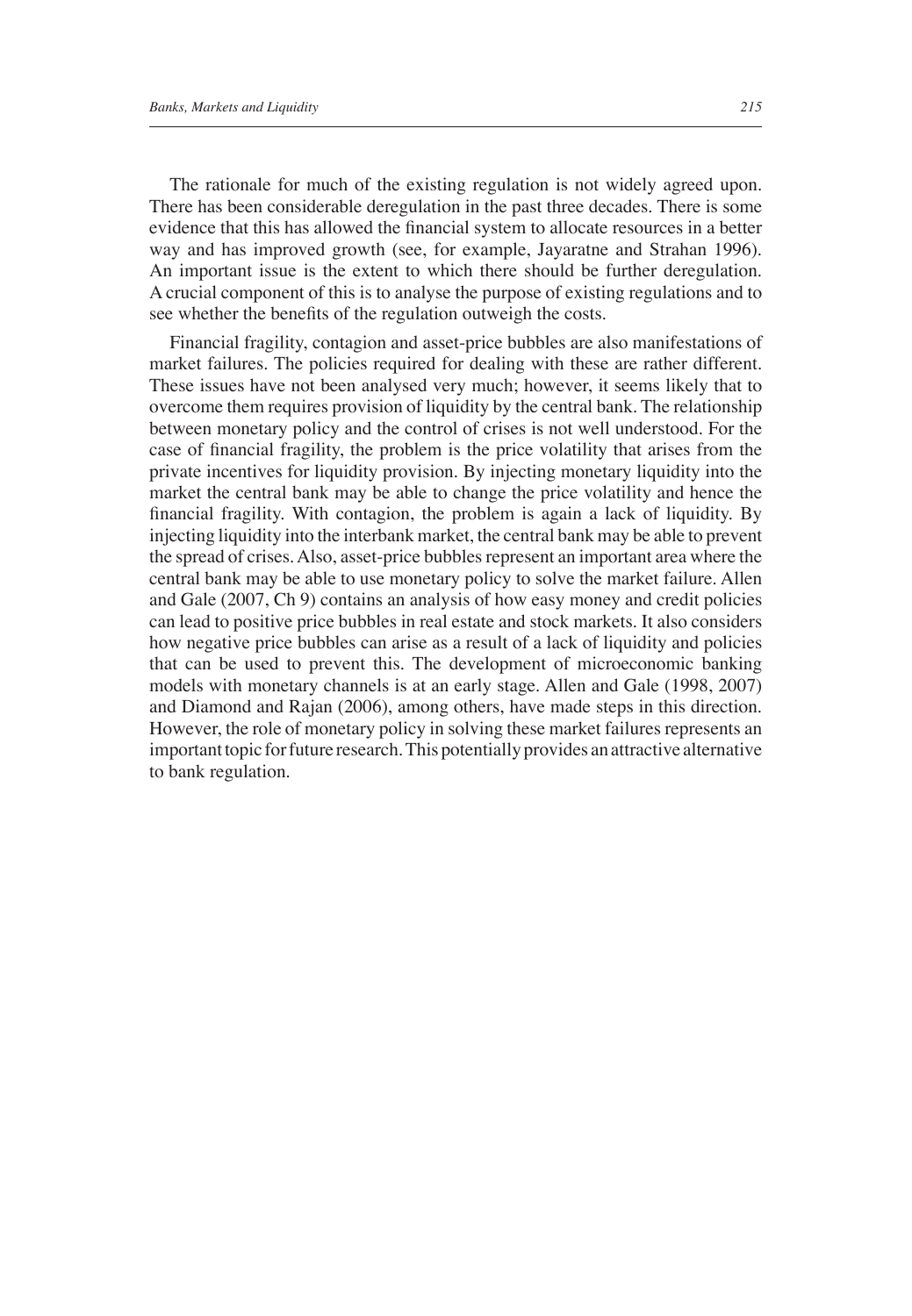## **References**

- Allen F and E Carletti (2006a), 'Credit Risk Transfer and Contagion', *Journal of Monetary Economics*, 53(1), pp 89–111.
- Allen F and E Carletti (2006b), 'Mark-to-Market Accounting and Liquidity Pricing', Center for Financial Studies Working Paper No 2006/17.
- Allen F and D Gale (1998), 'Optimal Financial Crises', *Journal of Finance*, 53(4), pp 1245–1284.
- Allen F and D Gale (2000a), 'Bubbles and Crises', *Economic Journal*, 110, pp 236–255.
- Allen F and D Gale (2000b), 'Financial Contagion', *Journal of Political Economy*, 108(1), pp 1–33.
- Allen F and D Gale (2004a), 'Financial Fragility, Liquidity, and Asset Prices', *Journal of the European Economic Association*, 2(6), pp 1015–1048.
- Allen F and D Gale (2004b), 'Financial Intermediaries and Markets', *Econometrica*, 72(4), pp 1023–1061.
- Allen F and D Gale (2007), *Understanding Financial Crises*, Clarendon Lecture Series in Finance, Oxford University Press, Oxford.
- Bagehot W (1962), *Lombard Street*, Richard D Irwin, Homewood. Originally published in 1873.
- Bannier CE (2006), 'The Role of Information Disclosure and Uncertainty in the 1994/95 Mexican Peso Crisis: Empirical Evidence', *Review of International Economics*, 14(5), pp 883–909.
- Bordo M, B Eichengreen, D Klingebiel and M Martinez-Peria (2001), 'Financial Crises: Lessons from the Last 120 Years – Is the Crisis Problem Growing More Severe?', *Economic Policy*, 32, pp 51–82. Electronic Appendix available at <http://www. economic-policy.org/PDFS/WebAppendices/bordo.pdf>.
- Boyd J, S Kwak and B Smith (2005), 'The Real Output Losses Associated with Modern Banking Crises', *Journal of Money, Credit and Banking*, 37(6), pp 977–999.
- Bryant J (1980), 'A Model of Reserves, Bank Runs, and Deposit Insurance', *Journal of Banking and Finance*, 4(4), pp 335–344.
- Caballero RJ and A Krishnamurthy (2001), 'International and Domestic Collateral Constraints in a Model of Emerging Market Crises', *Journal of Monetary Economics*, 48(3), pp 513–548.
- Calomiris CW and G Gorton (1991), 'The Origins of Banking Panics: Models, Facts, and Bank Regulation', in RG Hubbard (ed), *Financial Markets and Financial Crises*, University of Chicago Press, Chicago, pp 109–173.
- Calomiris CW and JR Mason (2003), 'Fundamentals, Panics, and Bank Distress during the Depression', *American Economic Review*, 93(5), pp 1615–1647.
- Calvo GA (2005), 'Contagion in Emerging Markets: When Wall Street Is a Carrier', in G Calvo (ed), *Emerging Capital Markets in Turmoil: Bad Luck or Bad Policy?*, MIT Press, Cambridge, pp 313–328.
- Calvo GA and EG Mendoza (2000a), 'Capital-Markets Crises and Economic Collapse in Emerging Markets: An Informational Frictions Approach', *American Economic Review*, 90(2), pp 59–64.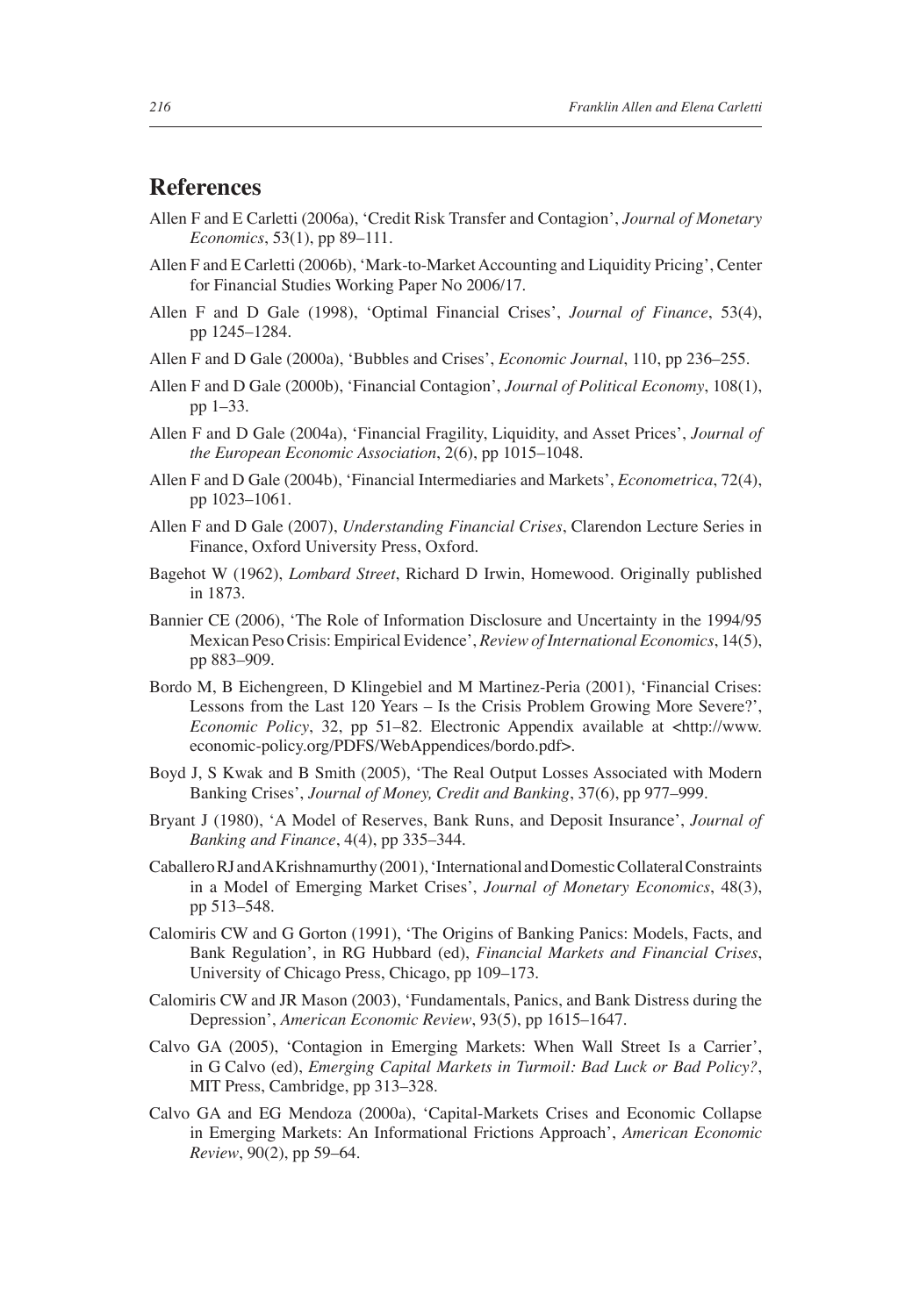- Calvo GA and EG Mendoza (2000b), 'Rational Contagion and the Globalization of Securities Markets', *Journal of International Economics*, 51(1), pp 79–113.
- Carlsson H and E van Damme (1993), 'Global Games and Equilibrium Selection', *Econometrica*, 61(5), pp 989–1018.
- Chari VV and R Jagannathan (1988), 'Banking Panics, Information, and Rational Expectations Equilibrium', *Journal of Finance*, 43(3), pp 749–761.
- Chen Q, I Goldstein and W Jiang (2007), 'Payoff Complementarities and Financial Fragility: Evidence from Mutual Fund Outflows', Wharton Financial Institutions Center Working Paper No 07-16.
- Diamond DW and PH Dybvig (1983), 'Bank Runs, Deposit Insurance, and Liquidity', *Journal of Political Economy*, 91(3), pp 401–419.
- Diamond DW and RG Rajan (2005), 'Liquidity Shortages and Banking Crises', *Journal of Finance*, 60(2), pp 615–647.
- Diamond DW and RG Rajan (2006), 'Money in a Theory of Banking', *American Economic Review*, 96(1), pp 30–53.
- Friedman M and AJ Schwartz (1963), *A Monetary History of the United States, 1867–1960*, Princeton University Press, Princeton.
- Gale D and O Özgür (2005), 'Are Bank Capital Ratios Too High or Too Low: Incomplete Markets and Optimal Capital Structures', *Journal of the European Economic Association*, 3(2–3), pp 690–700.
- Goldstein I and A Pauzner (2005), 'Demand-Deposit Contracts and the Probability of Bank Runs', *Journal of Finance*, 60(3), pp 1293–1327.
- Gorton GB (1988), 'Banking Panics and Business Cycles', *Oxford Economic Papers*, 40(4), pp 751–781.
- Hoggarth G, R Reis and V Saporta (2002), 'Costs of Banking System Instability: Some Empirical Evidence', *Journal of Banking and Finance*, 26(2), pp 825–855.
- Holmstrom B and J Tirole (1998), 'Private and Public Supply of Liquidity', *Journal of Political Economy*, 106(1), pp 1–40.
- Honohan P and L Laeven (2005), *Systemic Financial Crises: Containment and Resolution*, Cambridge University Press, Cambridge.
- Jayaratne J and PE Strahan (1996), 'The Finance-Growth Nexus: Evidence from Bank Branch Deregulation', *Quarterly Journal of Economics*, 111(3), pp 639–670.
- Kindleberger CP (1978), *Manias, Panics, and Crashes: A History of Financial Crises*, Basic Books, New York.
- Kodres LE and M Pritsker (2002), 'A Rational Expectations Model of Financial Contagion', *Journal of Finance*, 57(2), pp 768–799.
- Mitchell W (1941), *Business Cycles and their Causes*, University of California Press, Berkeley.
- Morris S and HS Shin (1998), 'Unique Equilibrium in a Model of Self-Fulfilling Currency Attacks', *American Economic Review*, 88(3), pp 587–597.
- Prati A and M Sbracia (2002), 'Currency Crises and Uncertainty about Fundamentals', IMF Working Paper WP/02/3.